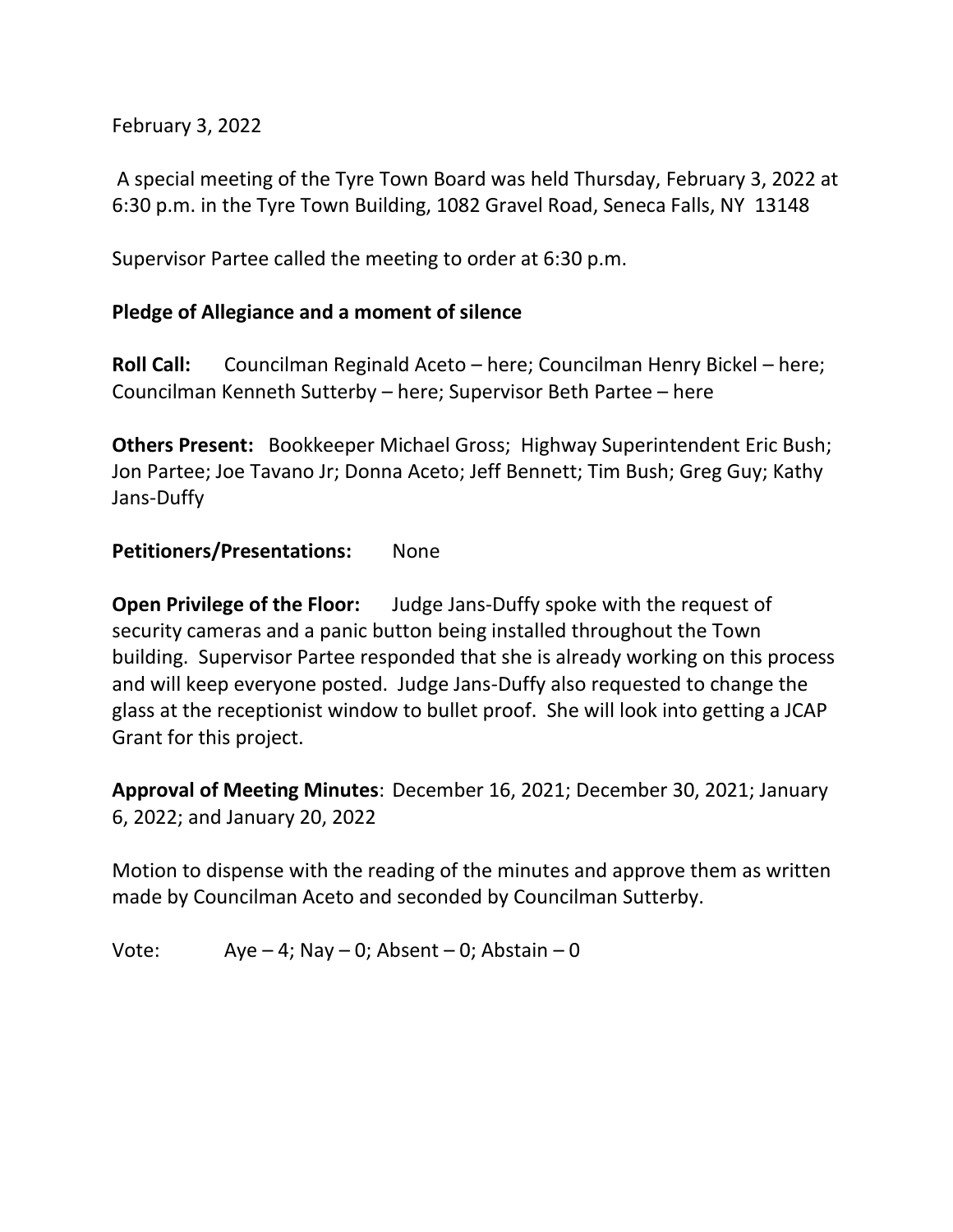# **Committee Reports:**

Building Committee: In regards to the water project at the Highway Department/Band Hall- Councilman Aceto reported that he will be discussing an RFP with Councilman Sutterby prior to sending out the request. The Highway Department will assist in clearing the land and digging the trench for this project.

Records and Communication Committee: Supervisor Partee is continually updating the website.

Band Hall Committee: Supervisor Partee reported that the Committee is going to appoint a new member this evening.

# **Reports of Officers and Departments:**

Highway Superintendent: Highway Superintendent Bush reported that he is awaiting BIDS that are due 2/10/22. He is also requesting that the Highway Building needs internet access as the current system they have is not feasible. He also reported that the Highway Department is going to be working with a company to take care of overhanging limbs in the Town. The Highway Department employees along with County employees are going to all work together to make this project happen.

# Dog Control Officer: Nothing

Fire Chief: Chief Tavano reported that the total calls for Tyre was 10 with a total of 7 firefighters responding per call. Chief Tavano reports that another Magee Fire Department member has joined and is being accepted January, 2022. There have been several EMS calls at del Lago over the last 30 days; several chimney fires; and several standby responses to Seneca Falls and Waterloo. There was an MVA on the NYS Thruway and this was a haz mat with injuries and approximately 125 gallons of fuel was spilled.

Chief Tavano reports that they are purchasing new pre plan software and discontinuing the current rhodium platform which will have a savings of \$1,000.00. They have applied for a FEMA Grant for more PPE. Starting January 1, 2022 department trainings will be the  $4<sup>th</sup>$  Tuesday of every month. They are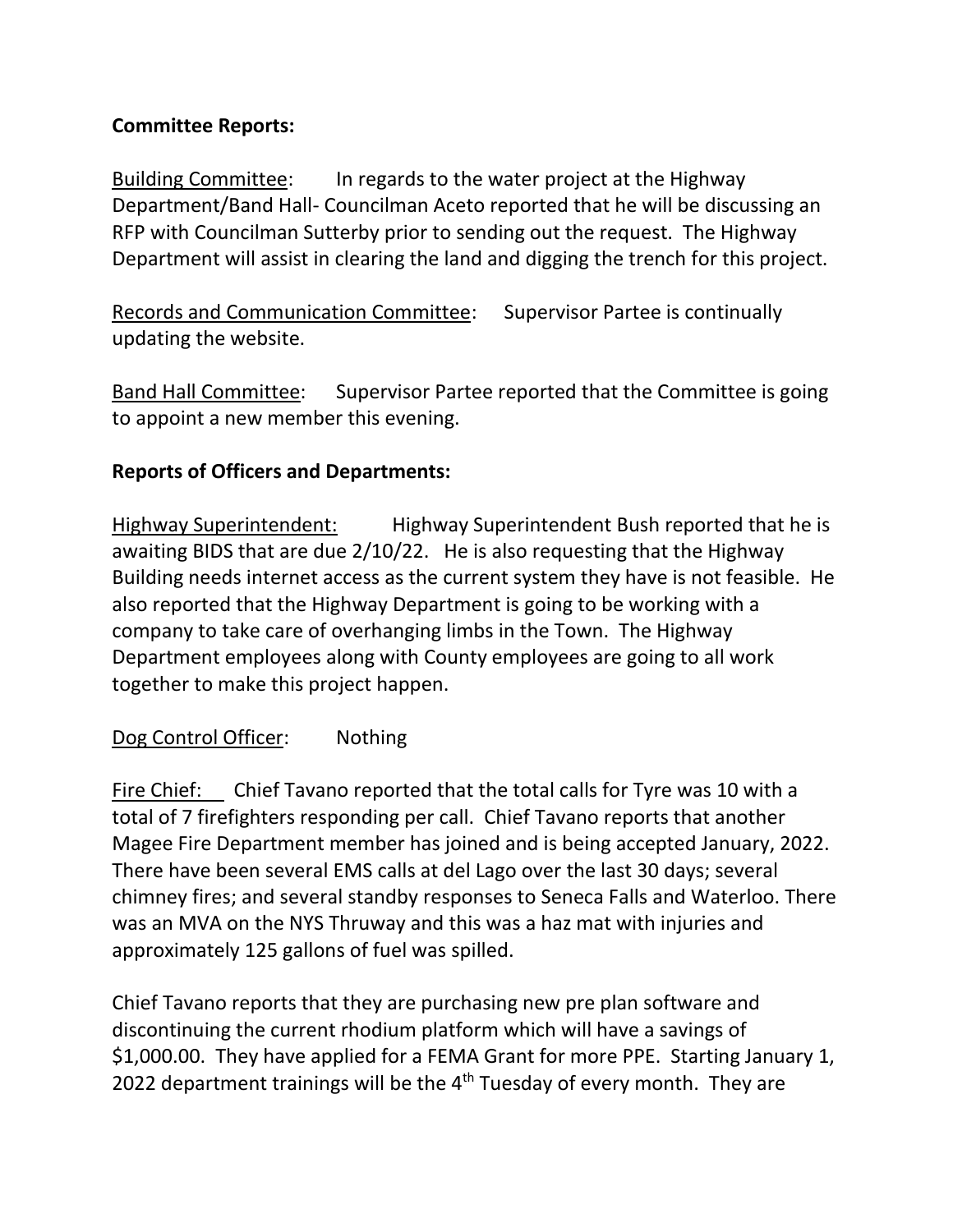currently breaking up trainings into four groups (10 per group) due to COVID increase. As of December 9<sup>th</sup> they are initiating COVID policies when responding to all calls. Technical rescue training is ongoing and an annual OSHA refresher course has been rescheduled to February 20, 2022 at 8:00 a.m. Department physicals will be held on January 22, 2022.

# Assessor: Nothing

Planning Board/ZBA/Training Records: At the December, 2021 meeting the del Lago pylon sign extension application was reviewed and it was recommended that the Town Board approve the extension request.

They continue to work on Wilkins RV SEQR, subdivision, and site plan applications for their recreational vehicle sales and service center. Due to the indecision by the County regarding municipal water and sewer availability, Mr. Wilkins asked the consideration of the applications be removed from the December agenda of the Planning Board. We had considered conditional approval of the applications given that our advisors agreed that the plan was acceptable from an engineering perspective, however, there was uncertainty whether Wilkins RV would utilize municipal water and sewer or well and septic systems. Both options appeared acceptable for Wilkins, although a well and septic system might be problematic for further development of the Virts property. On January 12 2022, Mr. Wilkins notified us that he would like the project on our January, 2022 agenda, and we plan to complete consideration of the applications then.

Regarding an announcement in the FL Times that Ithaca Neighborhood Housing Services (INHS) had received funding to move ahead with Pine View Circle Phase II, the 59 unit apartment building adjacent to Pine View Circle Phase I. Unfortunately, the announcement was premature because INHS was also seeking funding from two additional state agencies to make the project feasible. We received a letter from Ms. Lynn Truame, Director of Real Estate Development at INHS, who confirmed that they had received funding from two agencies, but the primary funder, the NYS Division of Homes and Community Renewal, had declined. After speaking to the Division, INHS made the decision to abandon the project and had decided no additional development will occur at this time. This decision was unfortunate because no additional affordable apartments will be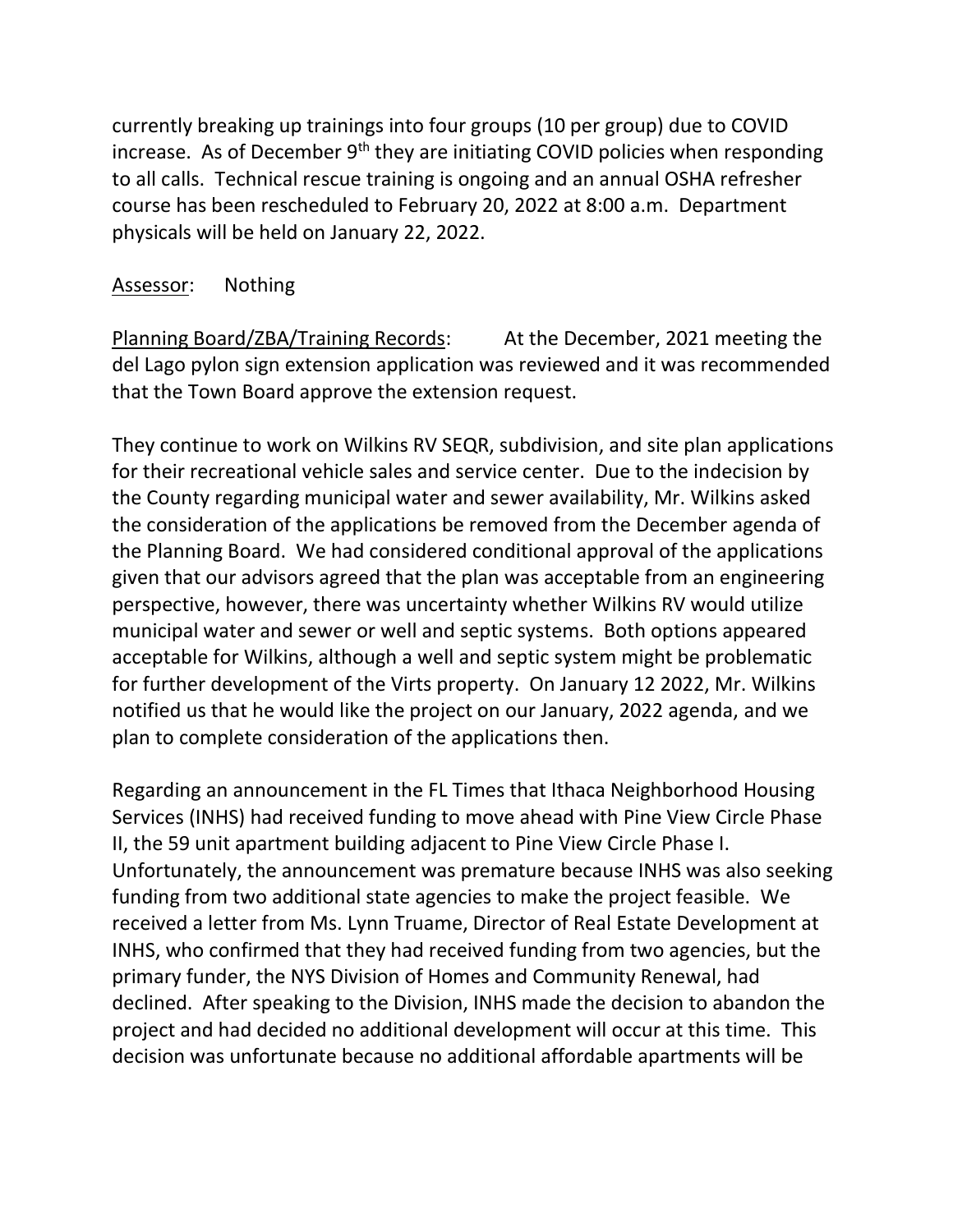built, and the planned access road off SR 414 will not move forward, which will likely slow any additional development in the area.

The next Planning Board Meeting will be January 25, 2022 and will be remote once again. Public notices have been posted for the Wilkins RV public hearing and how to access the meeting remotely. We will also invite persons who have expressed interest in appointment to the Board to join the meeting and observe our activities.

**Zoning Enforcement Officer:** ZEO Heizmann reported that things have been fairly quiet. She recieved one complaint and that has been resolved. Love's has postponed their opening until March 3, 2022.

**Bookkeeper:** Bookkeeper Gross has uploaded the Bookkeeper's Report; Abstract of Audited Vouchers #12 and #13; Cash Receipt Summary Report; Supervisor's Monthly Report for 12/21; and is working on closing out the books for 2021.

#### **Resolutions and Motions:**

**RESOLUTION** for the Tyre Town Board to allow the Town Supervisor 60 days from January 1, 2022 to file the annual financial report to the Town Clerk with a copy of the report to the Office of the State Comptroller.

The adoption of the foregoing Resolution was moved by Councilman Aceto, seconded by Councilman Sutterby, and duly put to a vote, which resulted as follows:

VOTE:  $Aye-4$ ; Nay  $-0$ ; Absent  $-0$ ; Abstain  $-0$ 

The Resolution was duly adopted.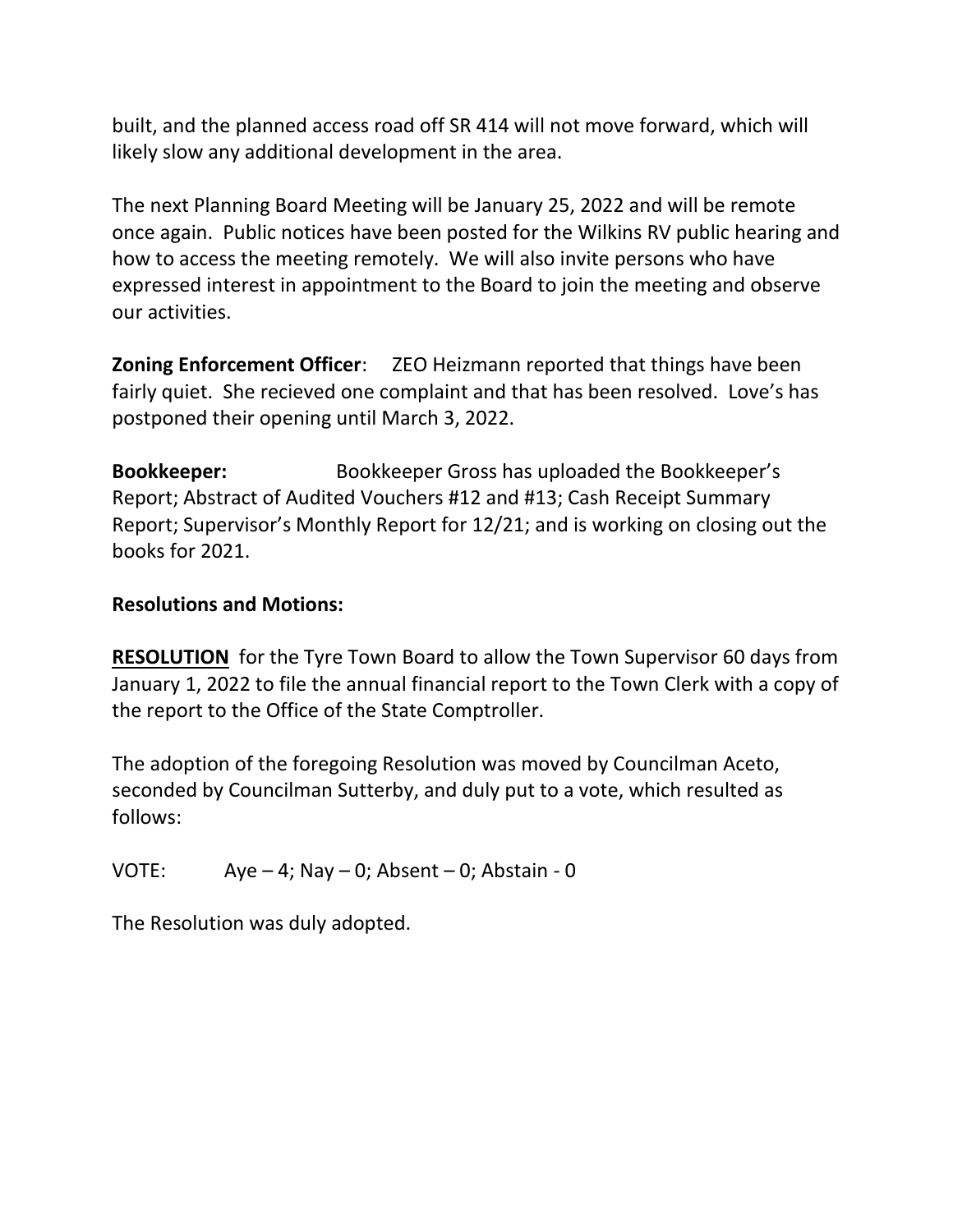**RESOLUTION** for the Town Board to accept the resolution authorizing the Extension of Senior and Individual with Disabilities and Limited Income Exemption.

The adoption of the foregoing Resolution was moved by Councilman Sutterby, seconded by Councilman Aceto, and duly put to a vote, which resulted as follows:

VOTE:  $Aye-4; Nay-0; Absent-0; Abstatin-0$ 

The Resolution was duly adopted.

**RESOLUTION** for the Town Board to accept the resolution appointing Donna Aceto to the Band Hall Committee.

The adoption of the foregoing Resolution was moved by Councilman Sutterby, seconded by Supervisor Partee, and duly put to a vote, which resulted as follows:

VOTE: Aye  $-3$ ; Nay  $-0$ ; Absent  $-0$ ; Abstain  $-1$ 

The Resolution was duly adopted.

## **Unfinished Business**: None

**New Business**: Supervisor Partee announced that there are currently three open town vacancies that the Town Board hopes to fill at the next Town Board Meeting on February 17, 2022 (Councilman, Planning Board Member, and Planning Board-Alternate Member). Thus far, there are two individuals that have expressed a sincere interest in the open board seat, and four individuals that have expressed a sincere interest in joining the Planning Board. The Town Board will continue to collect names from interested parties and a Town Board member will reach out to interested candidates to gather some information. At our meeting on February 17, 2022 we will review the information gathered. The board will choose the most appropriate candidate after thoughtful deliberation. No single board member, including Supervisor Partee, will make this decision unilaterally. In addition, whoever is chosen for the open board seat will have to run for election in November, 2022 if he/she wishes to complete the term which expires on December 31, 2023. That person would then have to run again in November,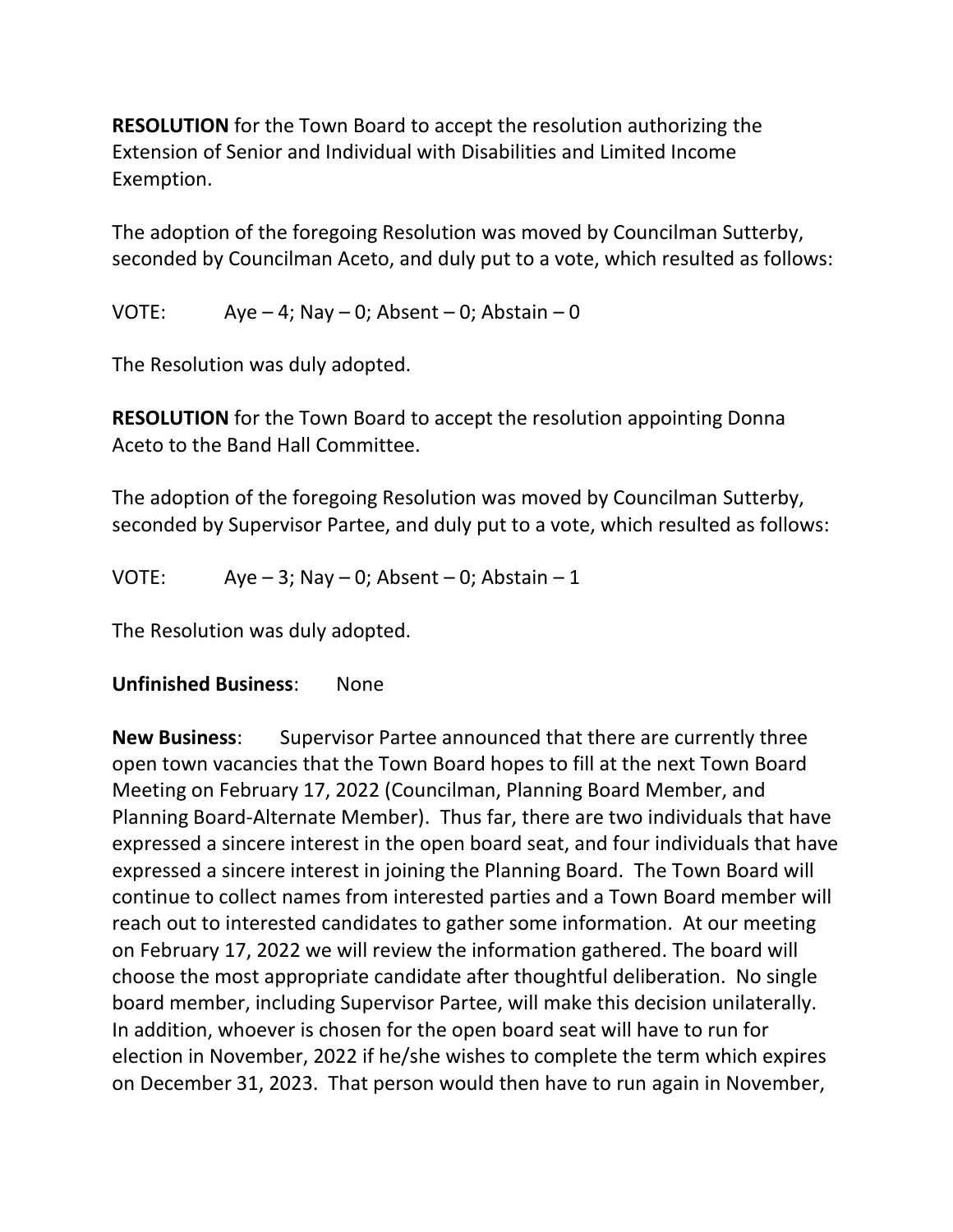2023, if he/she were to run for a new term. If anyone has any questions regarding this process, please reach out to any one of us.

The next piece of new business is the Proposed Local Law #1 to override the tax levy limit for the 2023 fiscal year established in General Municipal Law §3-c. According to our Attorney, overriding the tax levy limit is a prudent and fiscally responsible step for municipalities to take to cover the possibilities that a budget has a mathematical error that actually causes the Town or a special district to exceed the tax cap when the Town thought it was under or that the Comptroller changes its rules for calculating the tax cap and applies such changes years after the budget has already been passed when they are auditing the Town. If the Town does not pass the tax cap override, it could face penalties if either of these scenarios play out.

**RESOLUTION** Introducing the Proposed Local Law #1 and scheduling a Public Hearing for February 17, 2022 at 6:30 p.m. at the Tyre Town Hall, 1082 Gravel Road, Seneca Falls, NY 13148

VOTE: Aye – 4; Nay – 0; Absent – 0; Abstain – 0 The Resolution was duly adopted.

Building keys for Tyre Municipal Building and cleaning of the Town Hall – It was recently determined that multiple people were in possession of the Grand Master key to this building. After a conversation with Judge Guy and Judge Guy reaching out to State Officials, we discovered that the only person/organization that can have a Grand Master key is the fire department to be used in case of an emergency. Not even myself as the Town Supervisor can have a Grand Master key. Nobody other than the Justices and the Court Clerk are allowed to have a key to the Court Offices due to the highly confidential information contained therein. This issue has been addressed and corrected, but it brings up another one. The cleaning organization we contract with to clean the Town Hall and the offices within, cleans every other week on Sundays. She is unable to switch our cleaning to another day, but this means that she will no longer have access to and cannot clean the Court Offices when she is here. The Court Clerk has offered to clean the Court Offices herself instead. It was discussed that the Court Clerk is allowed to work up to 40 hours a week and as long as she doesn't go over that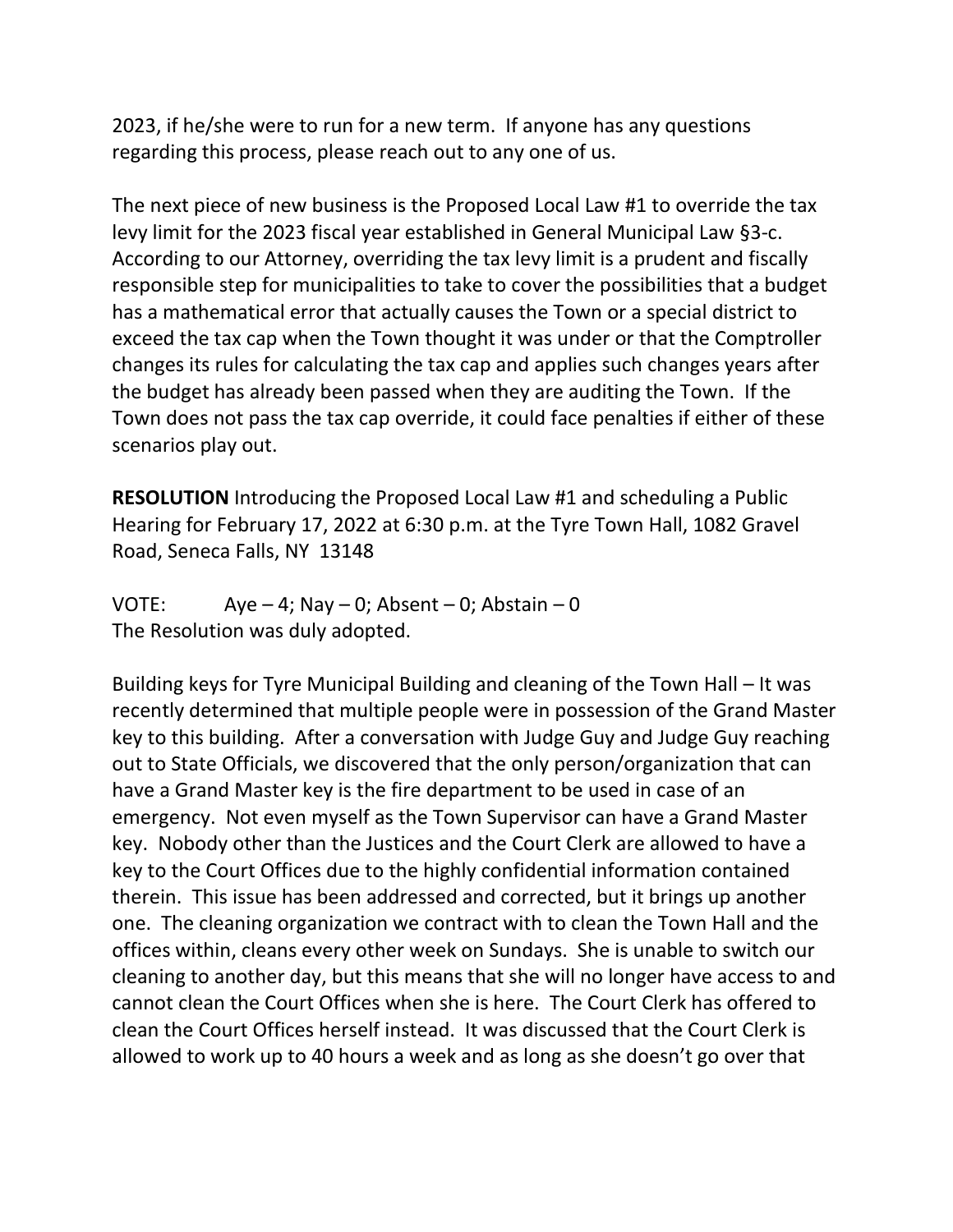number of hours then she would be fine to take care of cleaning the Court Offices.

Municipal Membership with the New York Planning Federation – We received a municipal membership sign-up form with the New York Planning Federation. We are allowed to sign up 15 board members or staff to receive mailings, email blasts, and periodic updates from them. The first choice to sign up will go to the Zoning Enforcement Officer as well as the members of the Planning Board and Zoning Board of Appeals. If any Town Board member wishes to be included in the membership list for the New York Planning Federation, please let Supervisor Partee know as soon as possible. Councilman Aceto responded that he would like to be included.

## **Supervisor Report/Correspondence**:

December 30, 2021 – Email received from NYS Department of Labor, Bureau of Public Work noting that the Town of Tyre has several projects that did not pass a routine compliance check of public work contracts let by the Town of Tyre. Specifically, there is a list of projects that do not have any Notices of Award and/or Notices of Completion associated with them. Supervisor Partee and Highway Superintendent Eric Bush met with the NYS Department of Labor on January 18, 2022 regarding Public Work requirements and Supervisor Partee is completing the necessary Notices of Award and/or Notices of Completion.

January 4, 2022 – FOIL request received from Tom Caprilla regarding requested Magee Fire Department Budget information submitted to the Town of Tyre for 2017 and 2018. Formally acknowledged receipt of FOIL request on January 6, 2022 and responded to FOIL request with requested information on January 18, 2022.

January 7, 2022 – Correspondence began between the Town and the County Attorney looking for set up documents for Sewer District #1 and Sewer District #2. This was resolved on January 21, 2022.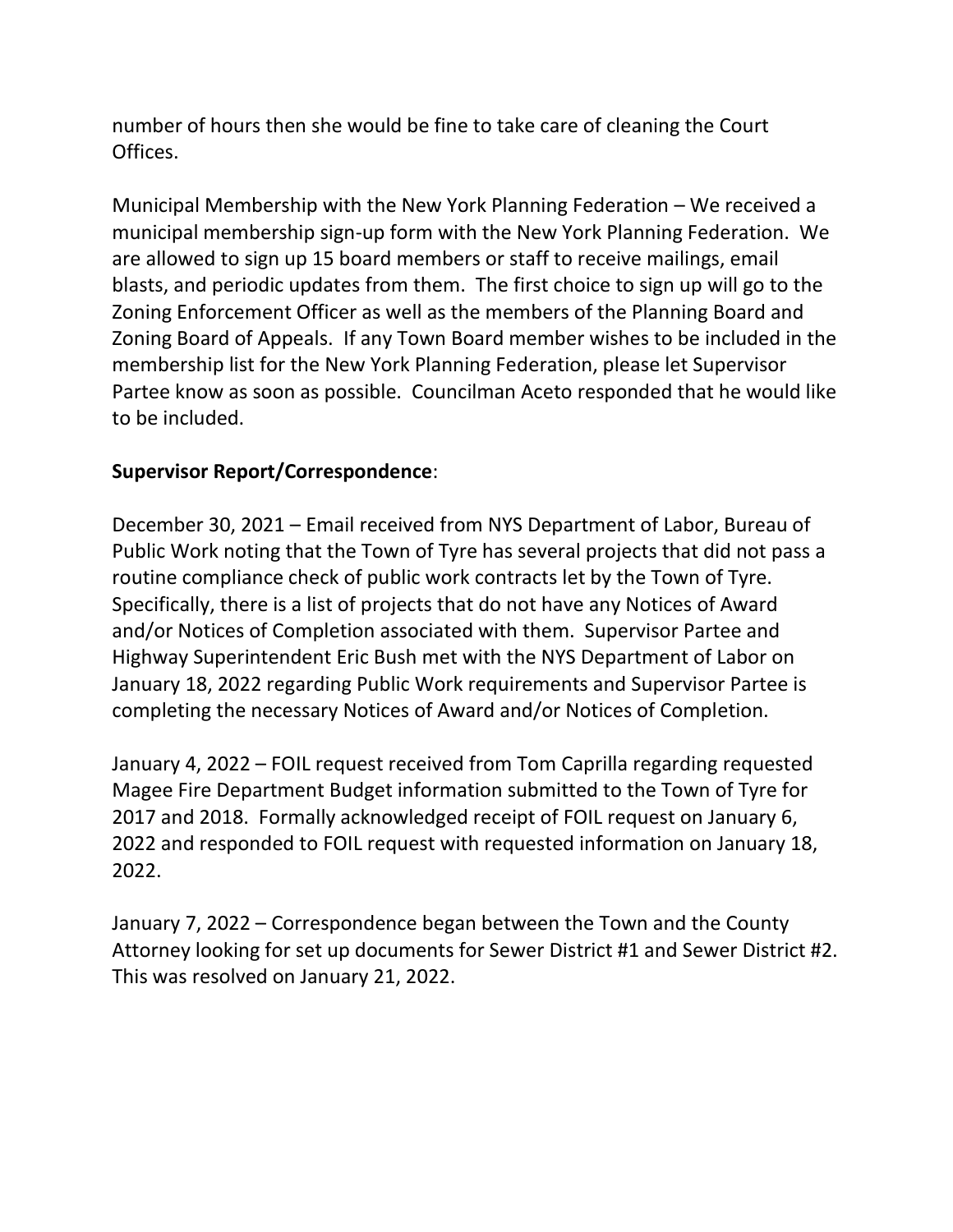January 11, 2022 – Introduced and correspondence began between Town Attorney Jeff Graff and special counsel for fire protection services Mark Butler regarding background information/history concerning fire protection services in Tyre.

January 12, 2022 – Communicated with the Seneca County Planning Board regarding the appointment of Karen Thomson to the County Planning Board. Congratulations to Karen.

January 13, 2022 – Thanks to Dennis Stone, the lights outside the Tyre Municipal Building are now set to dim from 9:00 p.m. – 6:00 a.m. every day.

January 18, 2022 – Received communication from Mark Butler (special counsel for the Town of Tyre for fire protection services) that the Seneca County Supreme Court issued an Order dissolving the Magee Volunteer Fire Department, Inc. and appointed a Receiver.

January 18, 2022 – Communication began with Mengel Metzger Barr & Co. LLP (CPA) regarding both Financial and Justice Audits that need to be completed for 2019, 2020, and 2021.

January 21, 2022 – Communication began between Supervisor Partee and First Light Fiber regarding a credit request to our account with them.

January 22, 2022 – Article in the Finger Lakes Times regarding the dissolution of the Magee Volunteer Fire Department. I would like to correct some erroneous information in that article surrounding the utilization of Magee's assets. The Town has not engaged in any conversation over the utilization of Magee's equipment/apparatus. In addition, the Court appointed Receiver has no authority to direct how the Town uses the assets when the assets are transferred to us. The Receiver is responsible for gathering all of the assets and liabilities, paying the debts from the assets, and then transferring the remaining assets to the Town. At that time, the Town will determine how best to utilize them.

January 26, 2022 – Received a proposal from ISAAC Heating for ductless mini split heat pump project that was request several months ago for the Tyre Municipal Building. We are not going to proceed with this project.